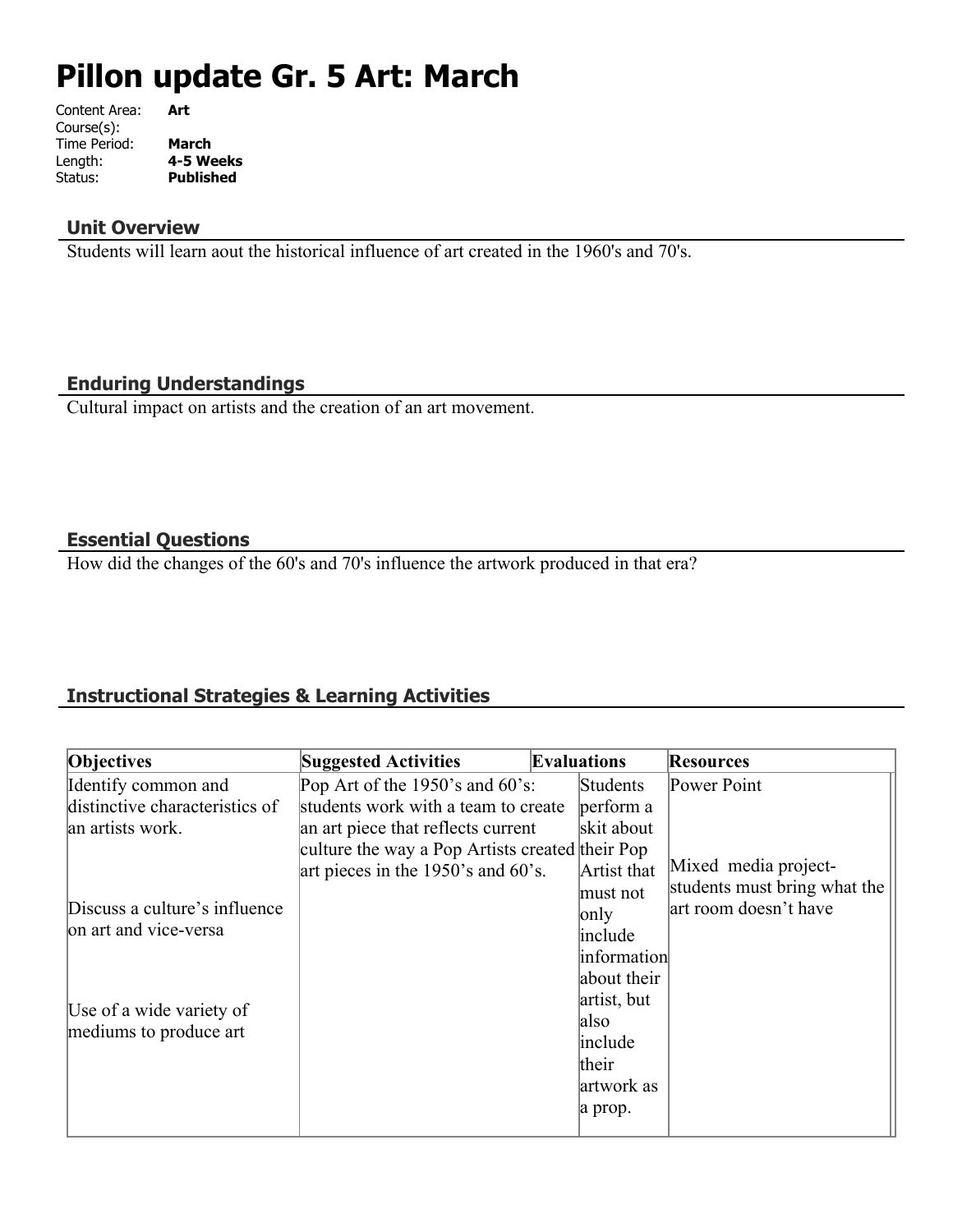| Peers |           |
|-------|-----------|
|       | discuss   |
|       | successes |

## **Integration of Career Readiness, Life Literacies and Key Skills**

Students will learn about the development of the careers of pop artists in the 50's and 60's.

| TECH.9.4.5.DC.4      | Model safe, legal, and ethical behavior when using online or offline technology (e.g.,<br>$8.1.5.NI.2$ ).                                                                                         |
|----------------------|---------------------------------------------------------------------------------------------------------------------------------------------------------------------------------------------------|
| TECH.9.4.5.CT.4      | Apply critical thinking and problem-solving strategies to different types of problems such<br>as personal, academic, community and global (e.g., 6.1.5.CivicsCM.3).                               |
| TECH.9.4.5.DC.1      | Explain the need for and use of copyrights.                                                                                                                                                       |
|                      | Curiosity and a willingness to try new ideas (intellectual risk-taking) contributes to the<br>development of creativity and innovation skills.                                                    |
| <b>TECH.9.4.5.CT</b> | Critical Thinking and Problem-solving                                                                                                                                                             |
| <b>WRK.9.2.5.CAP</b> | <b>Career Awareness and Planning</b>                                                                                                                                                              |
| WRK.9.2.5.CAP.1      | Evaluate personal likes and dislikes and identify careers that might be suited to personal<br>likes.                                                                                              |
| WRK.9.2.5.CAP.2      | Identify how you might like to earn an income.                                                                                                                                                    |
| TECH.9.4.5.DC.2      | Provide attribution according to intellectual property rights guidelines using public domain<br>or creative commons media.                                                                        |
| WRK.9.2.5.CAP.3      | Identify qualifications needed to pursue traditional and non-traditional careers and<br>occupations.                                                                                              |
| TECH.9.4.5.DC.3      | Distinguish between digital images that can be reused freely and those that have copyright<br>restrictions.                                                                                       |
| WRK.9.2.5.CAP.4      | Explain the reasons why some jobs and careers require specific training, skills, and<br>certification (e.g., life guards, child care, medicine, education) and examples of these<br>requirements. |
| <b>TECH.9.4.5.CI</b> | Creativity and Innovation                                                                                                                                                                         |

## **Technology and Design Integration**

Students will inteact with the unit using any apps and devices that allow for artistic freedom in developing and presenting finished work.

#### **Interdisciplinary Connections**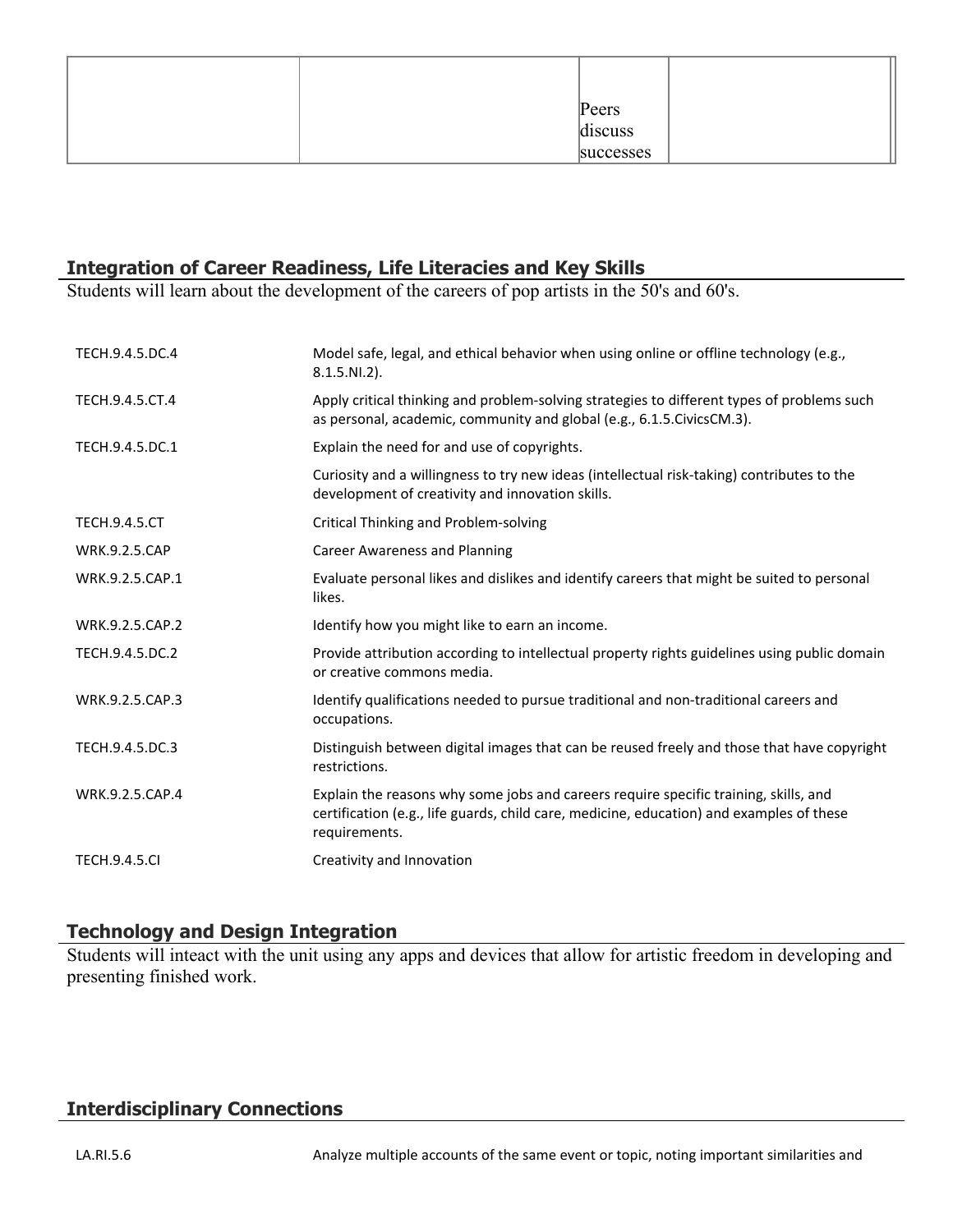|            | differences in the point of view they represent.                                                                                                                     |
|------------|----------------------------------------------------------------------------------------------------------------------------------------------------------------------|
| LA.W.5.2   | Write informative/explanatory texts to examine a topic and convey ideas and information<br>clearly.                                                                  |
| LA.RF.5.3  | Know and apply grade-level phonics and word analysis skills in decoding and encoding<br>words.                                                                       |
| LA.RI.5.1  | Quote accurately from a text and make relevant connections when explaining what the<br>text says explicitly and when drawing inferences from the text.               |
| LA.RF.5.4  | Read with sufficient accuracy and fluency to support comprehension.                                                                                                  |
| LA.W.5.1.A | Introduce a topic or text clearly, state an opinion, and create an organizational structure in<br>which ideas are logically grouped to support the writer's purpose. |
| LA.W.5.7   | Conduct short research projects that use several sources to build knowledge through<br>investigation of different perspectives of a topic.                           |
| LA.RI.5.4  | Determine the meaning of general academic and domain-specific words and phrases in a<br>text relevant to a grade 5 topic or subject area.                            |

## **Differentiation**

- Understand that gifted students, just like all students, come to school to learn and be challenged.
- Pre-assess your students. Find out their areas of strength as well as those areas you may need to address before students move on.
- Consider grouping gifted students together for at least part of the school day.
- Plan for differentiation. Consider pre-assessments, extension activities, and compacting the curriculum.
- Use phrases like "You've shown you don't need more practice" or "You need more practice" instead of words like "qualify" or "eligible" when referring to extension work.
- Encourage high-ability students to take on challenges. Because they're often used to getting good grades, gifted students may be risk averse.

#### **Definitions of Differentiation Components**:

- o Content the specific information that is to be taught in the lesson/unit/course of instruction.
- o Process how the student will acquire the content information.
- o Product how the student will demonstrate understanding of the content.
- o Learning Environment the environment where learning is taking place including physical location and/or student grouping

#### **Differentiation occurring in this unit:**

Students will be encouraged to improve and challenge thier art skills as they proceed.

Simpler instructions and tasks will be assigned for struggling students

For Gifted:

Encourage students to explore concepts in depth and encourage independent studies or investigations. Use thematic instruction to connect learning across the curriculum. Encourage creative expression and thinking by allowing students to choose how to approach a problem or assignment. Expand students' time for free reading. Invite students to explore different points of view on a topic of study and compare the two. Provide learning centers where students are in charge of their learning. Brainstorm with gifted children on what types of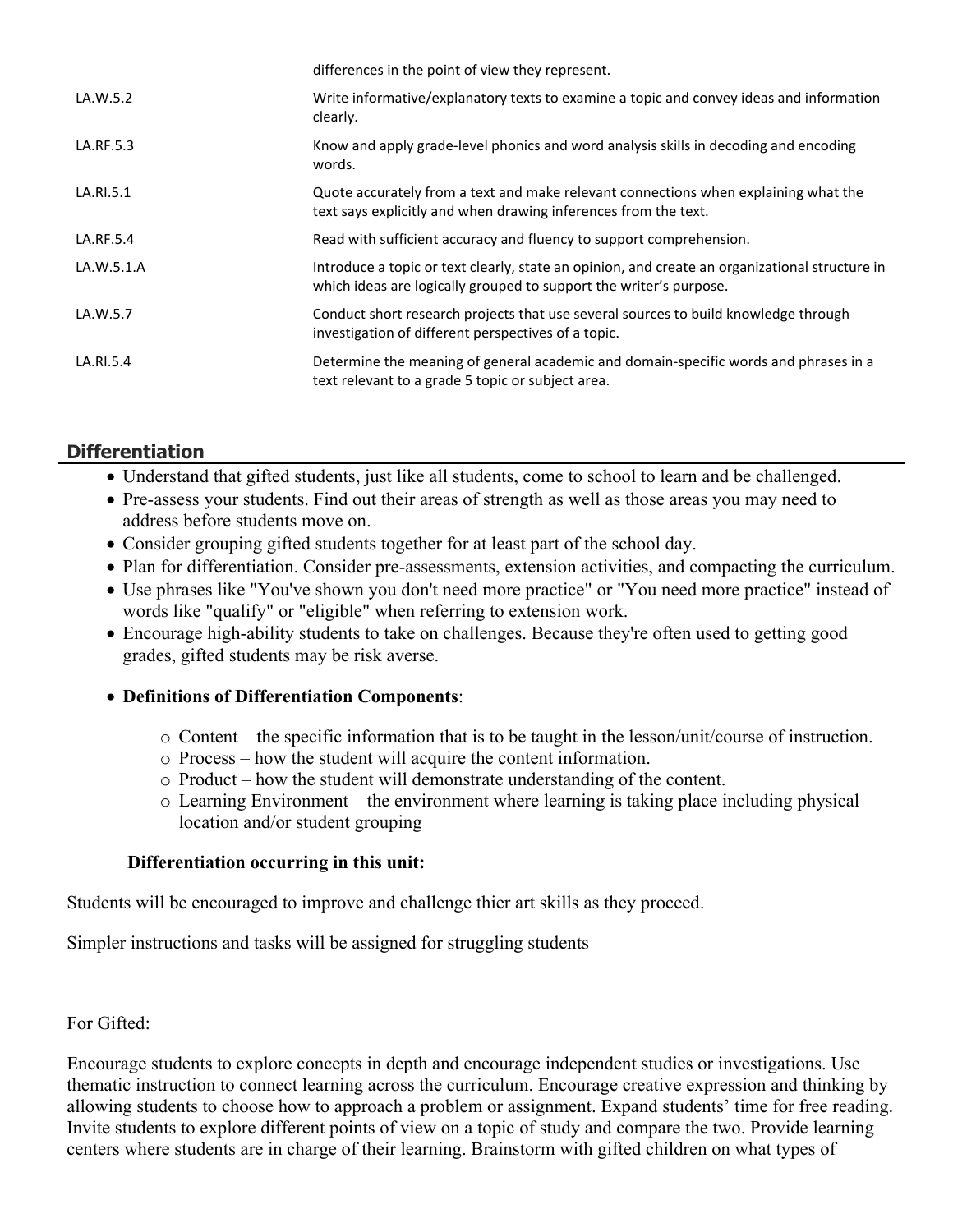projects they would like to explore to extend what they're learning in the classroom. Determine where students' interests lie and capitalize on their inquisitiveness. Refrain from having them complete more work in the same manner. Employ differentiated curriculum to keep interest high. Avoid drill and practice activities. Ask students' higher level questions that require students to look into causes, experiences, and facts to draw a conclusion or make connections to other areas of learning. If possible, compact curriculum to allow gifted students to move more quickly through the material. Encourage students to make transformations- use a common task or item in a different way. From

http://www.bsu.edu/web/lshasky/Forms/Interventions/Gifted.pdf

# **Modifications & Accommodations**

ndividual IEP's and 504 accommodations will be utilized.

Refer to QSAC EXCEL SMALL SPED ACCOMMOCATIONS spreadsheet in this discipline.

#### **Modifications and Accommodations used in this unit:**

## **Benchmark Assessments**

**Benchmark Assessments** are given periodically (e.g., at the end of every quarter or as frequently as once per month) throughout a school year to establish baseline achievement data and measure progress toward a standard or set of academic standards and goals.

#### **Schoolwide Benchmark assessments:**

Aimsweb benchmarks 3X a year

Linkit Benchmarks 3X a year

DRA

#### **Additional Benchmarks used in this unit:**

Teacher observation for growth

## **Formative Assessments**

Assessment allows both instructor and student to monitor progress towards achieving learning objectives, and can be approached in a variety of ways. **Formative assessment** refers to tools that identify misconceptions, struggles, and learning gaps along the way and assess how to close those gaps. It includes effective tools for helping to shape learning, and can even bolster students' abilities to take ownership of their learning when they understand that the goal is to improve learning, not apply final marks (Trumbull and Lash, 2013). It can include students assessing themselves, peers, or even the instructor, through writing, quizzes, conversation,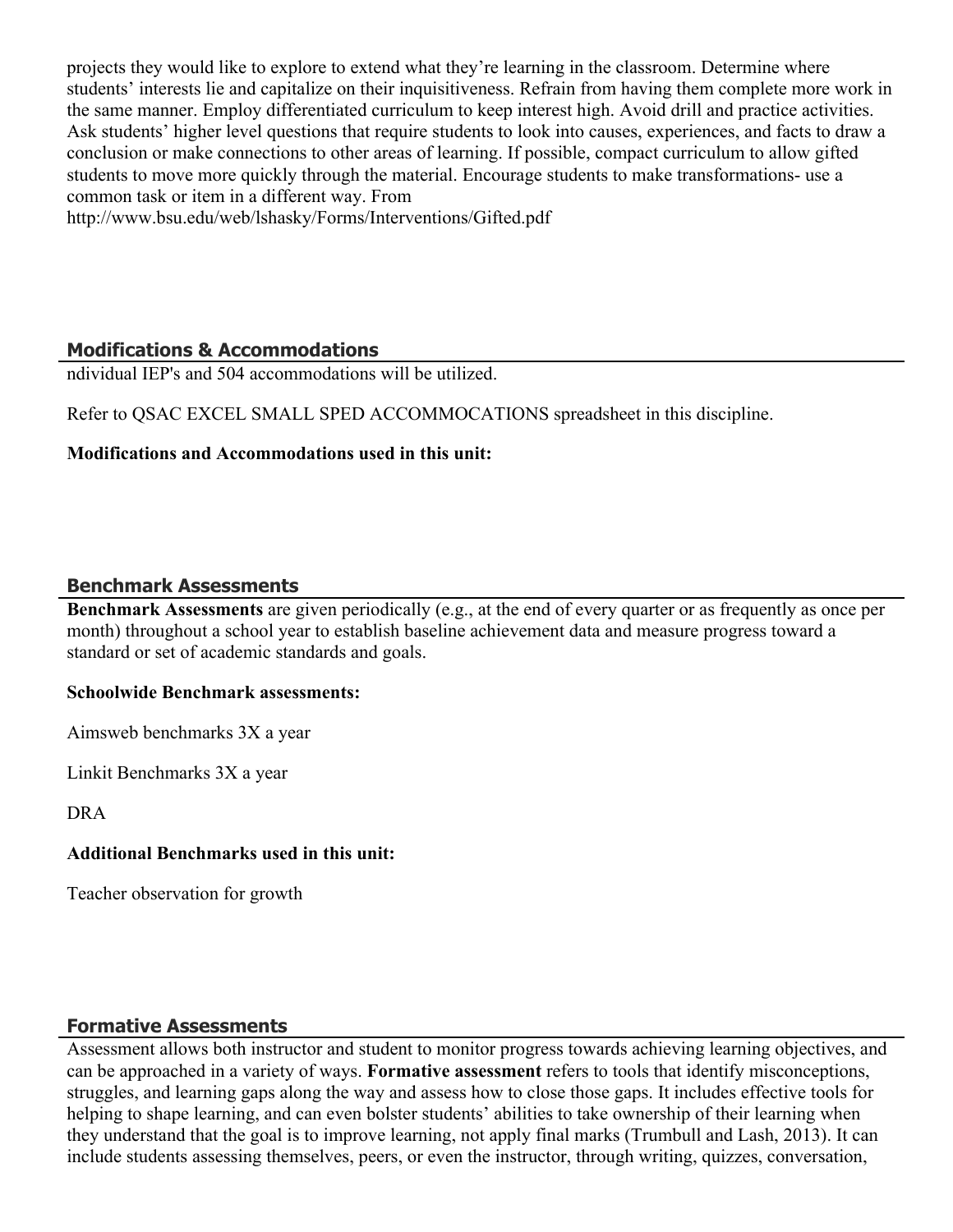and more. In short, formative assessment occurs throughout a class or course, and seeks to improve student achievement of learning objectives through approaches that can support specific student needs (Theal and Franklin, 2010, p. 151).

#### **Formative Assessments used in this unit:**

Teacher observation during process.

Discussion.

## **Summative Assessments**

**summative assessments** evaluate student learning, knowledge, proficiency, or success at the conclusion of an instructional period, like a unit, course, or program. Summative assessments are almost always formally graded and often heavily weighted (though they do not need to be). Summative assessment can be used to great effect in conjunction and alignment with formative assessment, and instructors can consider a variety of ways to combine these approaches.

#### **Summative assessments for this unit:**

Students perform a skit about their Pop Artist that must not only include information about their artist, but also include their artwork as a prop.

Peers discuss successes

#### **Instructional Materials**

Power Point

Mixed media project-students must bring what the art room doesn't have

#### **Standards**

| VPA.1.1.5       | All students will demonstrate an understanding of the elements and principles that govern<br>the creation of works of art in dance, music, theatre, and visual art. |
|-----------------|---------------------------------------------------------------------------------------------------------------------------------------------------------------------|
| VPA.1.1.5.C.CS3 | Time, place, mood, and theme are enhanced through use of the technical theatrical<br>elements.                                                                      |